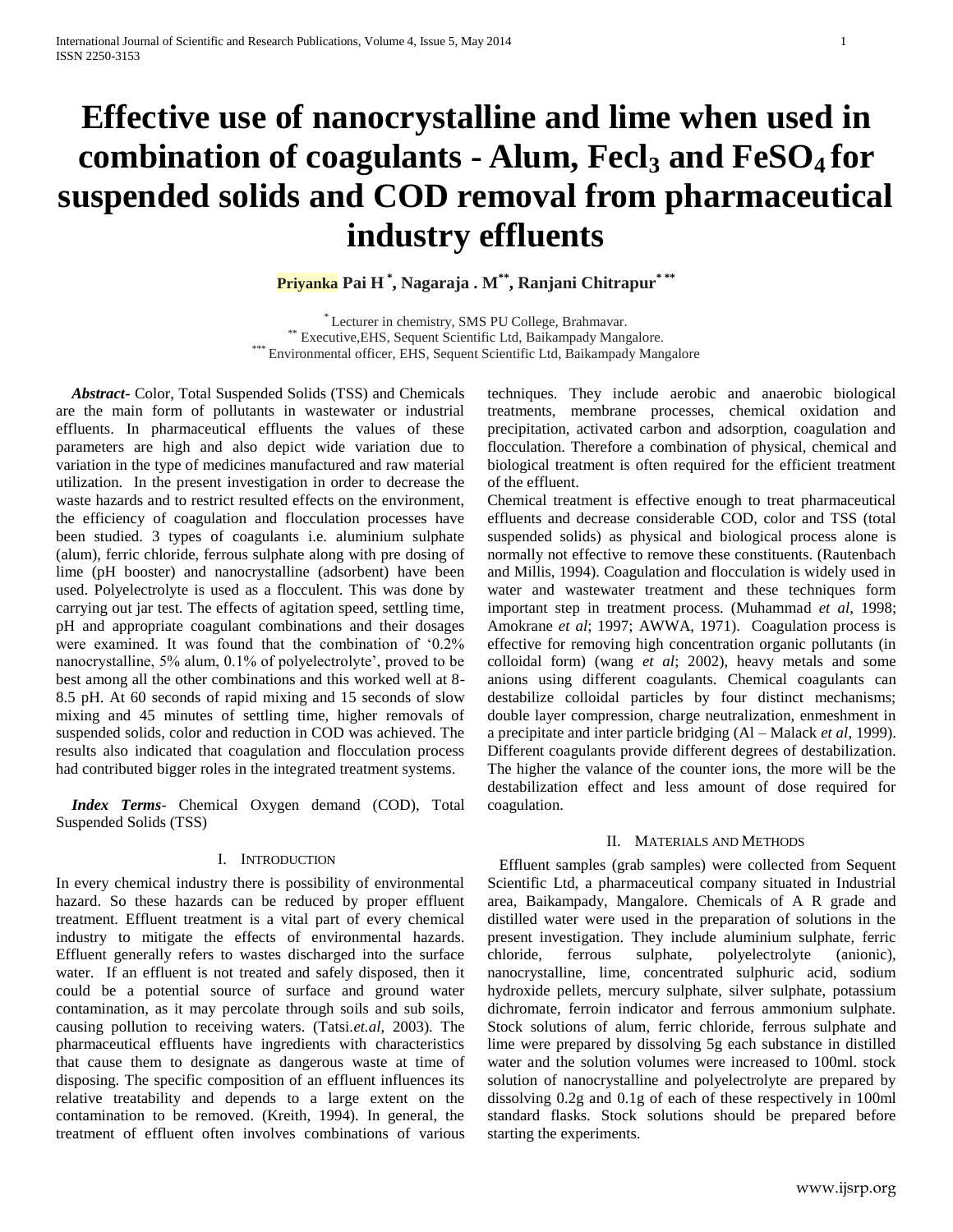All experiments were conducted using the jar testing method to determine the optimum pH value and coagulant dose. 3 beakers were used for testing. Each of these beakers was filled with 1000ml of the sample. In order to determine the optimum dosage of adsorbent + coagulant combination or pH booster + coagulant combinations, initial pH of 4-4.5, 6-6.5 and 8-8.5 were used in 3 beakers respectively. The pH of the solution was controlled by adding 0.01N sulphuric acid or 0.01N sodium hydroxide solution.

 After the desired amount of adsorbent/ pH booster (lime) was added, rapid mixing for about 60 seconds and settling time of 15 minutes given. At the end of 15 minutes required amount of coagulant was added to the effluent samples, the beakers were agitated or stirred rapidly i.e. the initial rapid mixing for all the experiments was taken as 60 seconds. (Range between 30-300 seconds. Ramirez and Velasque , 2004. Aquilar et al, 2005). The coagulation can be watched during this process. After the agitation was stopped, the sample was allowed to settle for 45 minutes. At the end of 45 minutes, desired amount of flocculent added and this was followed by gentle (slow) mixing for 15 seconds, (Tatsi, et al, 2003; Aquilar et al, 2005). The generation of flock can be watched during this process. Flock was allowed to settle for 20 minutes before withdrawing the samples for analysis. These procedures were performed several times so that the optimum pH and dose of the adsorbent, pH booster, coagulant and flocculent can be determined.

**Analytical analysis:** pH, TSS, and COD of both untreated and treated samples were determined. The COD test was performed by open reflux method followed by titration. It is used to measure the oxygen demand for the oxidation of organic matter by strong chemical oxidant which is equivalent to the amount of organic matter present in the sample. In order to determine TSS, samples were filtered through a whatmann no 42 filter paper. The residue on the filter paper was dried at 106°C. The increase in the weight of the filter paper represents the TSS. pH of the wastewater was measured by systronics pH meter.

The COD is calculated thus,

COD= (Titer value of blank – Titer value of sample)  $x 8000 x$ normality of F.A.S x dilution factor

Amount of sample taken (in ml)

The % of COD reduction is calculated as,

% reduction=  $(C_0 - C) \times 100$ 

$$
\begin{array}{|c|c|} \hline C_0 \\ \hline \end{array}
$$

Where,  $C_0$  = initial COD (before treatment) and C= final COD (after treatment)

The TSS is calculated thus,

TSS= (final weight of the filter paper – initial weight of the filter paper) x 1000 x1000

Amount of sample taken (in ml).

The objective of this study was to examine the

- 1. Efficiency of nanocrystalline (Cao) as adsorbent in combination with different coagulants (Aluminium sulphate, ferric chloride, ferrous sulphate) in reducing COD and TSS.
- 2. Efficiency of the same coagulants along with pre dosing of lime in reducing COD and TSS.

The experiments involved with the determination of the most appropriate adsorbent + coagulant combination or pH booster + coagulant combination, effect of flocculent, their dosages and identification of the optimum experimental conditions for the efficient application of these processes.

#### III. RESULTS AND DISCUSSION

All possible combination of "adsorbent (nano) + coagulants" and ''pH booster (lime) +coagulants'' along with polyelectrolyte were carried out at 4-4.5, 6.5-6.8 and 8-8.5 pH. The best combination, optimum dose and pH value were determined by comparing the effectiveness of the above combinations for obtaining maximum color, TSS and COD removal. For each case, the optimum pH is primarily determined. Then the optimum effective dose of the coagulant is calculated at optimum pH. The influence of pH on the removal of suspended solids, color and COD is important in coagulation process (Hamidi Abdul Aziz et al, 2007). According to AWWA (1971) , the pH is the most important variable in the coagulation process for water treatment. The extent of pH range is affected by the types of coagulant used and by the chemical composition of the effluent, as well as by the concentration of the coagulant. In the present investigation the coagulants were showing best results in the pH range 8-8.5.

Efficiency of nanocrystalline (Cao) as adsorbent in combination with different coagulants (Aluminium sulphate, ferric chloride, ferrous sulphate) in reducing COD and TSS; Efficiency of nanocrystalline+ alum +polyelectrolyte combination:

Results from the coagulation studies showed that at 4-4.5 pH, COD removal of 6% and TSS removal of 10% were observed with fast settle ability of good flock for nanocrystalline+ alum +polyelectrolyte combination, when 4ppm, 300ppm, 2ppm of each of these, were added respectively. 29% of COD removal and 20% of TSS removal along with fast settle ability of good flock were observed at 6.5-6.8 pH for the same combination, when 6ppm, 200ppm, and 1ppm of each of these, were added respectively. Maximum COD and TSS removal efficiencies were observed for nanocrystalline+ alum +polyelectrolyte combination at 8-8.5 pH when 4ppm, 250ppm and 1ppm of each of these, were added respectively.COD removal up to 54% and TSS removal up to 89%and also good clarity, good flock formation and fast settle ability of flock was observed.

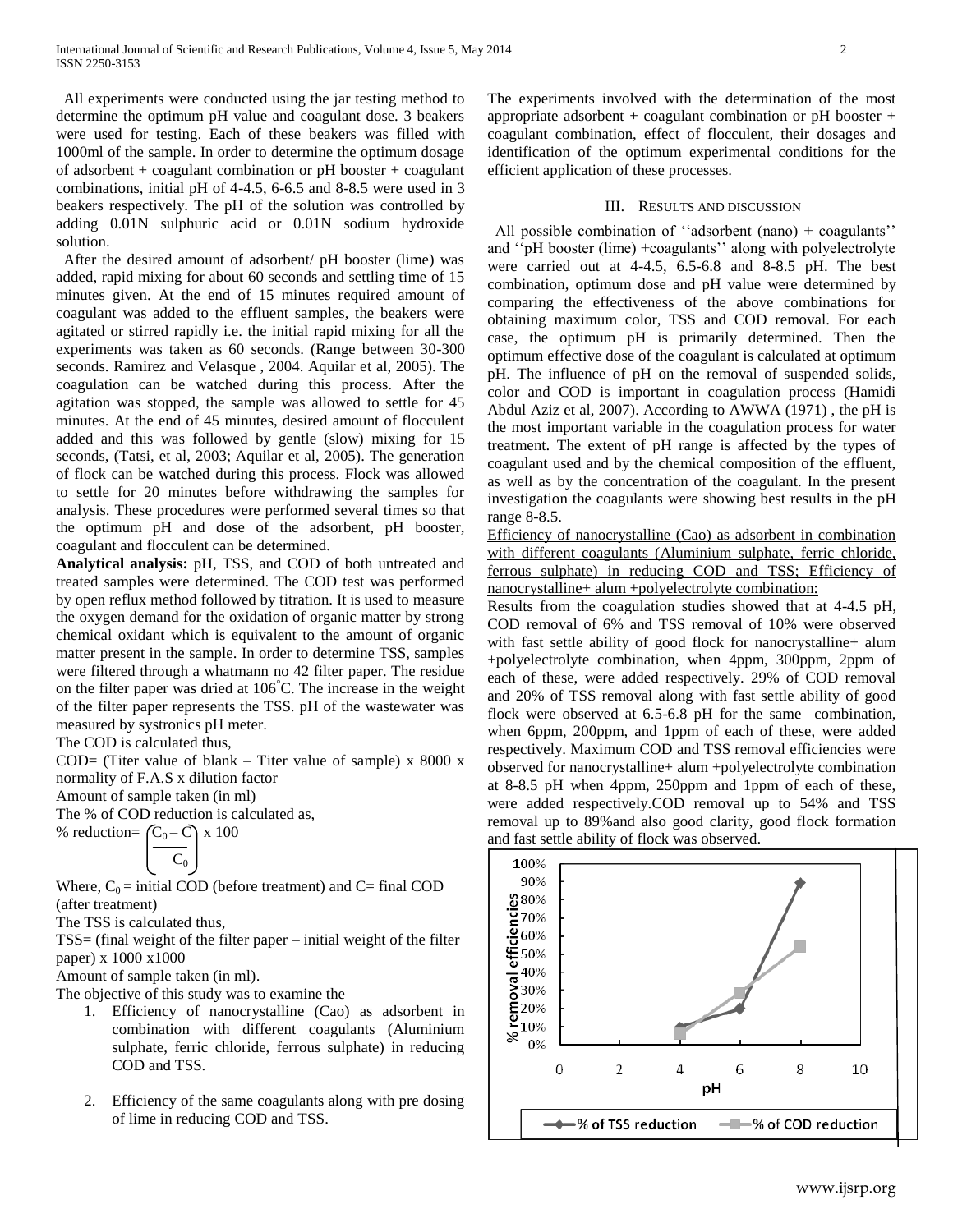Fig1-COD and TSS removal efficiencies v/s pH for the above combination

When alum is added to the solution, it will react with the available alkalinity such as carbonates, bicarbonate and hydroxide or phosphate to form insoluble aluminium salts which incorporates the colloidal particle. Reaction of alum with water (Droste et al, 1997) is given below,

 $\text{Al}_2 \, (\text{SO}_4)_3$ .  $18\text{H}_2\text{O} + 6\text{H}_2\text{O}$   $\longrightarrow$  2 Al  $(\text{OH})_3 + 6\text{H}^+ + 3\text{SO}_4^2$  $+ 18H<sub>2</sub>O (1)$ 

In the presence of natural alkalinity, equation (1) can be written as

Al<sub>2</sub> (SO<sub>4</sub>)<sub>3</sub>. 18H<sub>2</sub>O + 3 Ca (HCO<sub>3</sub>)<sub>2</sub> 2Al (OH)<sub>3</sub> +3CaSO<sub>4</sub>  $+6CO<sub>2</sub>+18H<sub>2</sub>O$ 

 Addition of alum was also found to remove a large proportion of high molecular weight of natural organic matter compounds. Additional benefits of using alum was precipitation of sulphur compounds, easier sludge dewatering , increased efficiency in elimination of pollutants and reduction in energy consumption in biological process applied (kokila.AParmar et al, 2011) as final stage of treatment. Thus, alum becomes a suitable coagulant. On the other hand, it has been demonstrated that nanocrystalline metal oxides have unparallel sorption properties for polar organic/ inorganic and other chemical species. The unique morphological features such as pore diameter, structures, polar nature of the surfaces and high surface areas are believed to account for their unusual sorption properties.(B.Nagappa and G.T.Chandrappa, 2007). Good clarity obtained because of effective solid-liquid separation and this was due to the action of polyelectrolyte, which acts as a flocculent. It is known that flocculation is the only process designed to change the particle size distribution without actual removal of particles from wastewater. (lawler 1997).

# **Efficiency of nanocrystalline+ ferric chloride +polyelectrolyte combination**

 The obtained results for the above combination showed that at 4-4.5 pH, COD removal of 12.5% and TSS removal of 10% were observed with fast settle ability of good flock for nanocrystalline+ ferric chloride +polyelectrolyte combination when, 4ppm, 250ppm, 0.5ppm of each of these were added respectively. The removals of COD up to 6.5% and TSS up to 20% along with good flock formation and fast settle ability were observed at 6.5-6.8 pH for the same combination, when 4ppm, 200 ppm, and 0.5ppm of each of these, were added respectively. Optimum COD and TSS removal efficiencies were observed for nanocrystalline+ ferric chloride +polyelectrolyte combination at 8-8.5 pH when 4ppm, 150ppm and 0.5ppm of each of these, were added respectively. COD removal up to 20% and TSS removal up to 44% and also good clarity, good flock formation and fast settle ability of flock was observed.

Reaction of ferric chloride in water (Droste et al, 1997)

 $FeCl<sub>3</sub> + 3H<sub>2</sub>O$   $\longrightarrow$   $Fe(OH)<sub>3</sub> + 3H<sup>+</sup> + 3Cl<sup>-</sup>(2)$ 

In the presence of natural alkalinity equation (2) can be written as

 $2FeCl<sub>3</sub> + 3Ca (HCO<sub>3</sub>)<sub>2</sub>$   $\longrightarrow$   $2Fe (OH)<sub>3</sub> + 3CaCl<sub>2</sub>$  $+7CO<sub>2</sub>$ 

100% removal efficiencies 80% 60% 40% 20%  $\aleph$ 0% 0  $\overline{2}$ 4 6 8 10 pН ∙% of TSS reduction 

Fig2-COD and TSS removal efficiencies v/s pH for the above combination

# **Efficiency** of nanocrystalline + ferrous sulphate **polyelectrolyte combination**

 Results obtained for the above combination showed that at 4-4.5 pH, only 3% of COD removal, and 10 % of TSS removal along with medium flock formation and slow settle ability were observed when, 4ppm, 250ppm, and 1ppm of each of these were dosed respectively. At similar dosages of the above combination, 5% and 12% of COD and TSS removal were observed at 6.5-6.8 pH respectively. Flock formation was found to be medium and settle ability was slow. Results of coagulation studies on nanocrystalline+ ferrous sulphate +polyelectrolyte combination showed that addition of 4ppm of nanocrystalline, 250ppm of ferrous sulphate and 1ppm of polyelectrolyte at pH 8-8.5 had been effective in COD removal up to 10% and TSS removal up to 15% but flock formation was medium and settle ability was slow.



Fig3-COD and TSS removal efficiencies v/s pH for the above combination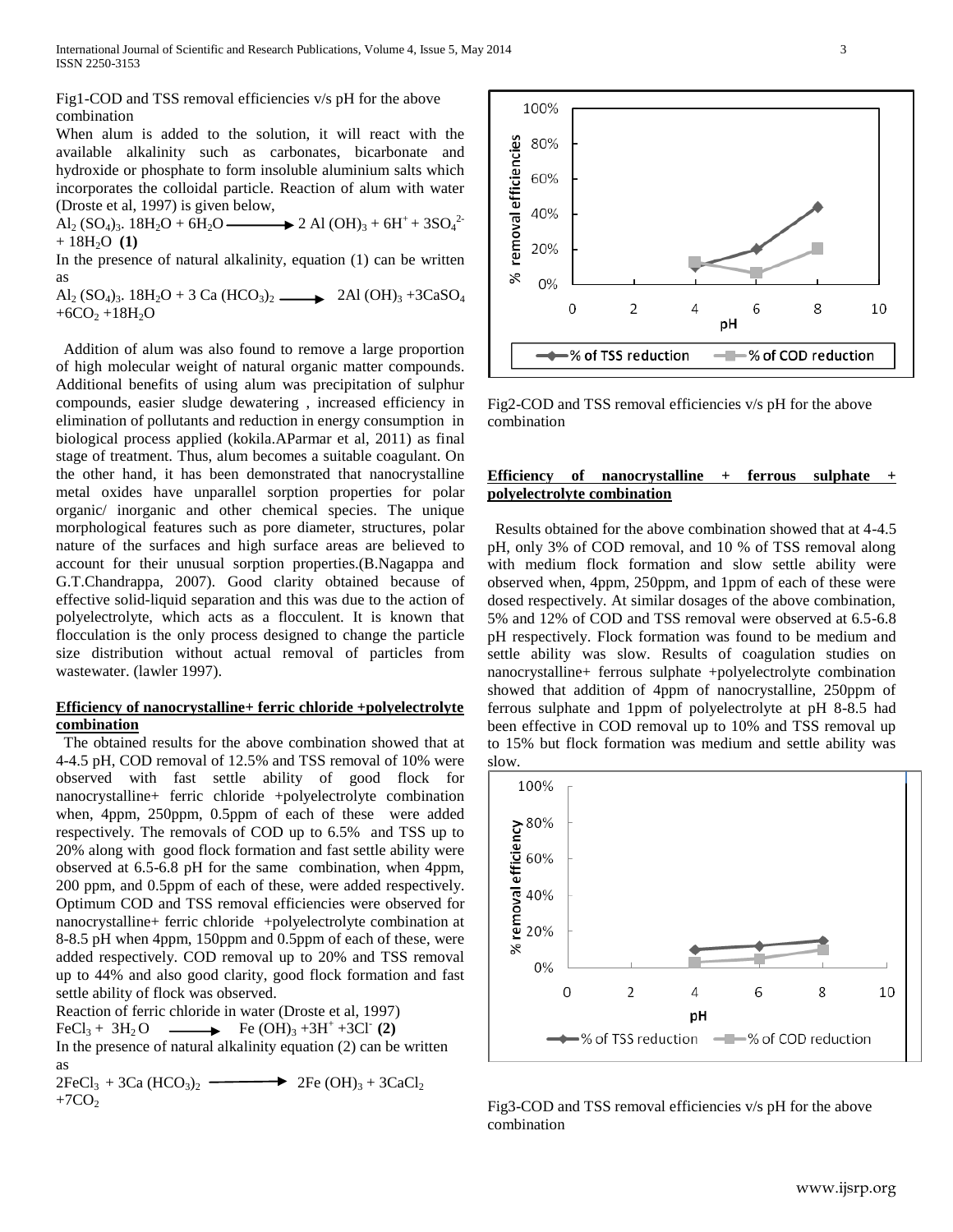Reaction of ferrous sulphate in water (Droste et al, 1997)  $2FeSO_4$ .7H<sub>2</sub> O +O<sub>2</sub> +4H<sub>2</sub>O  $\longrightarrow$  2Fe (OH)<sub>3</sub> +2H<sup>+</sup> +2SO<sub>4</sub>  $+14H<sub>2</sub>O$  **(3)** 

In the presence of natural alkalinity equation **(3)** can be written as

 $2FeSO_4$ .7H<sub>2</sub> O +  $2Ca(HCO_3)_2$   $\longrightarrow$   $2Fe(OH)_3 + 2CaSO_4 +$  $4CO<sub>2</sub>+13H<sub>2</sub>O$ 

# **Efficiency of the same coagulants along with pre dosing of lime in reducing COD and TSS, Efficiency of lime + alum +polyelectrolyte combination**

 Lime being the most cost effective chemical was tried with the coagulants .Coagulation increases with increase in alkalinity and lime is a very good pH booster .The advantage of alum as coagulant is already discussed. Therefore a combination of Lime+ alum + polyelectrolyte was examined. When lime is used with alum the following reaction takes place (Droste et al, 1997)

Al<sub>2</sub> (SO<sub>4</sub>) .18H<sub>2</sub>O + 3Ca (OH)<sub>2</sub>  $\longrightarrow$  2Al (OH)<sub>3</sub> + 2CaSO<sub>4</sub> +  $18H<sub>2</sub>O$ 

The study on the effectiveness of lime  $+$  alum  $+poly$ electrolyte combination showed that at 4-4.5 pH when 250ppm, 250ppm and 1ppm of each of these were added respectively, 10% of COD and 10% of TSS were removed along with medium flock formation and slow settle ability. Addition of 250ppm, 200ppm, and 1ppm for the above combination at 6.5-6.8 pH had given 18% reduction in COD and 51.7% of reduction in TSS along with the formation of poor flock and slow settle ability. Results of coagulation studies on the above combination shows that addition of 250ppm of lime, 150ppm of alum and 1ppm of polyelectrolyte at pH 8-8.5 had been effective in COD removal up to 48% and TSS removal up to 84% along with good flock formation and fast settle ability.



Fig4-COD and TSS removal efficiencies v/s pH for the above combination

 Lime is also used with iron salts like ferric chloride and ferrous sulphate .During coagulation, when iron salts hydrolyze in water they form corresponding gel like hydroxides and some positively charged mononuclear and polynuclear species. These positively charged compounds combine with negatively charged colloidal particles present in the waste water by charge neutralization mechanism and at the time of settling, under gravity these hydroxides and complexed hydroxides sweep away remaining uncharged and charged colloidal particles of the waste water with them and precipitate out .(Kokila A Parmar et al, 2011). Lime on the other hand plays vital role in flock formation, enhancing the clarity as well as contributes in solid liquid separation to considerable extent. Therefore, a combination of lime with ferric chloride and with ferrous sulphate is examined.

## **Efficiency of lime + ferric chloride +polyelectrolyte combination**

 Results obtained on the efficiency of the above combination show that at 4-4.5 pH when 250ppm, 350ppm and 0.5ppm of each of these were added respectively, 12% COD reduction and 30% of TSS reduction was observed. There was medium flock formation and slow settle ability. The removals of COD up to 31% and TSS up to 50% along with good flock formation and fast settle ability were observed at 6.5-6.8 pH for the same combination, when 250ppm, 250ppm, and 0.5ppm of each of these, were added respectively. Results also indicate that at 8-8.5 pH for lime + ferric chloride +polyelectrolyte combination when 250ppm, 150ppm, and 0.5ppm of each of the above were added respectively there was good flock formation and fast settle ability with COD reduction up to 43% and TSS reduction up to 72%.



Fig5-COD and TSS removal efficiencies v/s pH for the above combination

When lime reacts with ferric chloride the following reaction takes place (Droste et al , 1997)

 $2FeCl<sub>3</sub> + 3Ca(OH)<sub>2</sub>$   $\longrightarrow$   $2Fe(OH)<sub>3</sub> + 3CaCl<sub>2</sub>$ 

## **Efficiency of lime + ferrous sulphate +polyelectrolyte combination**

 Results of coagulation studies on the above combination shows that the addition of 250ppm of lime, 250ppm of ferrous sulphate and 0.5ppm of polyelectrolyte at pH 4-4.5 had been effective in COD removal up to 5 % and TSS removal up to 10% with medium flock formation and slow settle ability. Results for the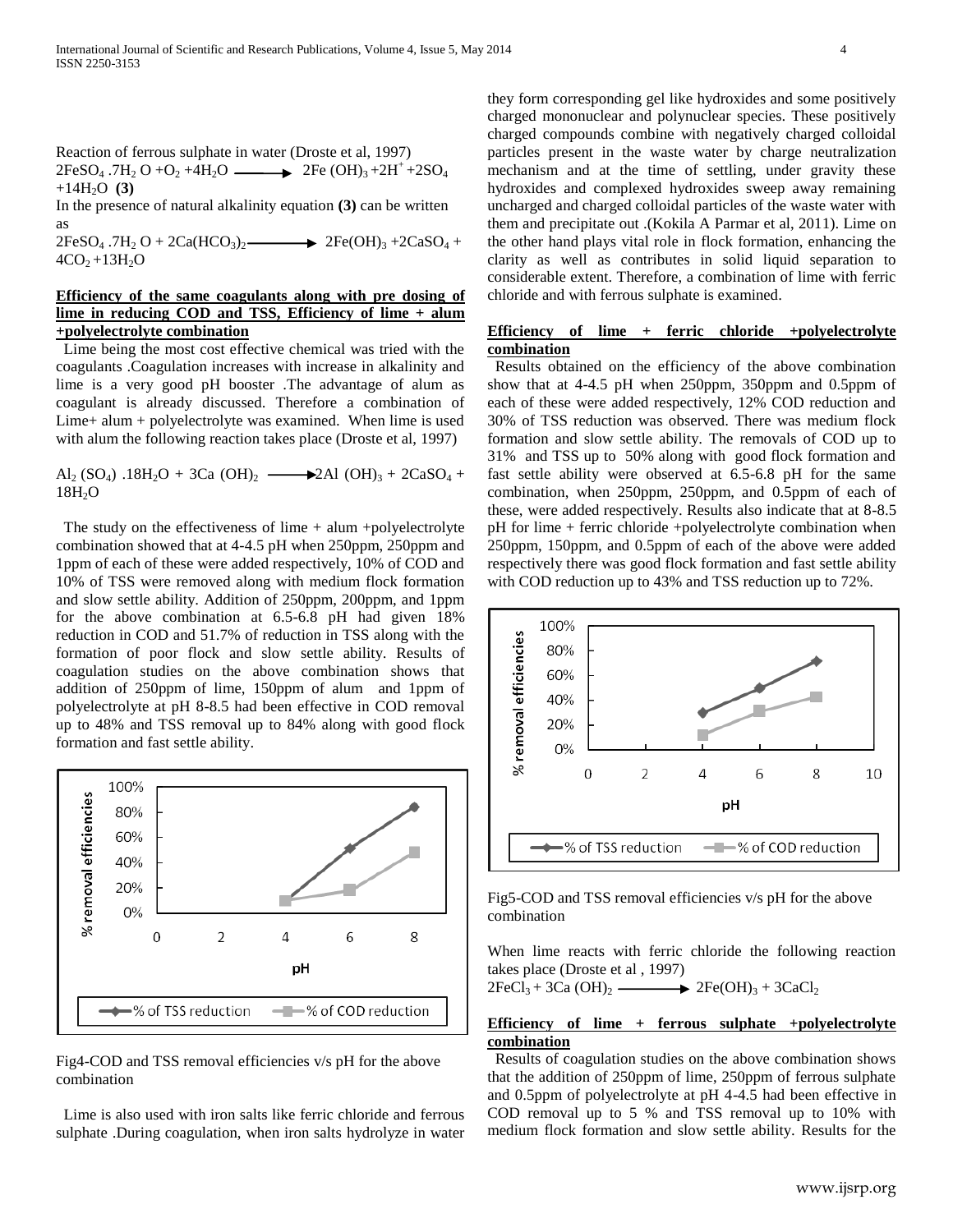efficiency of the same combination also shows that at 6.5-6.8 pH, on addition of 250ppm, 200ppm and 0.5ppm of each of these respectively, medium flock formation and slow settle ability was seen along with COD removal up to 7% and TSS removal up to 12%. Optimum results for lime + ferrous sulphate +polyelectrolyte combination at 8-8.5 pH there was, 10% and 15% of COD and TSS removal respectively along with good flock formation but slow settle ability.



Fig 6-COD and TSS removal efficiencies v/s pH for the above combination

When lime reacts with ferrous sulphate the following reaction takes place (Droste et al, 1997)  $2FeSO_4.7H_2O + 2Ca(OH)_2 + 0.5O_2 \longrightarrow 2Fe(OH)_3 +$  $2CaSO_4 + 13H_2O.$ 

 Results obtained in our study indicate that the combination of nanocrystalline +alum + polyelectrolyte is giving maximum overall COD and TSS removal efficiency. However, coagulants with the combination of lime showed appreciable reduction in suspended solids and COD removals but large amount of sludge production posed disposal problems. Secondly, Alum when compared to ferric chloride and ferrous sulphate does not cause drop in the pH value of the effluent during treatment process. At low pH it is difficult to bring about complete coagulation of pharma effluents and this is exactly what is observed when  $\text{Fecl}_3$ and FeSO<sub>4</sub> are used. Therefore combination of Fecl<sub>3</sub> and FeSO<sub>4</sub> with nanocrystalline or lime does not bring appreciable reduction in COD and TSS value. Also  $FeSO<sub>4</sub>$  imparts brown color to the effluent which is unfavorable. Therefore it can be concluded that this combination is most suited for the treatment of pharmaceutical effluents when compared to other combinations.

However, in order to get better results, addition of optimum dosage is very essential because at higher coagulant dosages continued adsorption takes place and this will result in charge reversal and restabilisation of the suspension. Only freshly prepared chemicals must be used or else desired result is not achieved.

The influence of agitation speed on the removal of suspended solids is of high importance and this has been recommended by Aquilar et al (2005) and Tatsi et al (2003). Agitation distributes the coagulant chemicals throughout the effluent sample. It is extremely important that the coagulant chemical be distributed very quickly and efficiently because the intermediate products of the coagulant reactions are the destabilizing agents. The

intermediate species are short lived and they are used to achieve destabilization through charge neutralization when in contact with solid particles present in the effluent sample. The duration of retention time is of high importance. The retention time was in agreement with the established range of between 30-120 minutes. (Amokrane et al 1997; Connolly et al 2004). At this range considerable reduction in TSS was achieved.

#### IV CONCLUSION

 It can be concluded that the combination of nanocrystalline, alum and polyelectrolyte at 8-8.5 pH is very effective in removal of suspended solids, color and reduction in COD value. Under optimal conditions of process parameters, like suitable pH, coagulant dosage, agitation speed and retention time the above combination works at its best. The study also indicated that coagulation and flocculation process are significantly important in the overall integrated treatment system. Integrating the process into existing biological and physical treatment may enhance the treatment performance particularly for removals of suspended solids, color and COD.

#### **REFERENCES**

- [1] Garima Jain, ShantaSatyanarayan, Nawghare, P., Kaul, S.N and Szpyrcowicz, L, "Treatment of Pharmaceutical wastewater (Herbal) by coagulation / flocculation process".Intern.J.Environ.Studies. 58, 313-330 (2001).
- [2] Nagappa. B and Chandrappa, G.T, "NanocrystallineCaO as adsorbent to remove COD from paper mill effluent".Journal of Nanoscience and Nanotechnology, 7, 1-4 (2007).
- [3] NabiBidhendi, G.R., Torabian, A., Ehsani, Razmkhah, N. "Evaluation of industrial dyeing wastewater treatment with coagulants and polyelectrolyte as a coagulant aid" Iran. J. Environ, Health. Sci. Engg.4.(1), 29-36(2007).
- [4] KokilaParmar, A., SarjuPrajapati, Rinku Patel and YogeshDabhi, "Effective use of ferrous sulphate and alum as coagulant in treatment of dairy industry wastewater", ARPN Journal of Engineering and Applied Sciences. 6.(9), 42-46 (2011).
- [5] Ghaly,A.E., Snow,A. and Faber, B.E, "Treatment of grease filter wash water by chemical coagulation", Canadian Biosystems Engineering.48, 6.13-6.19(2006).
- [6] Steven Safferman, I.Phd.,P.E. "Fundamentals of coagulation and flocculation".,  $(1-6)$ .
- [7] Abdelaal, A.M., "Using a natural coagulant for treating wastewater", IWTC8 781-792 (2004).
- [8] HamidrezaFarajnezhad and ParvinGharbani., "Coagulation treatment of waste water in petroleum industry using poly aluminium chloride and ferric chloride", IJRRAS 13(1)., 306-310(2012).
- [9] Hamidi Abdul Aziz, Alias,S., Assari,F and MohdNordinAdlan, "The use of alum, ferric chloride and ferrous sulphate as coagulants in removing suspended solids, colour and COD from semi aerobic landfill leachate at controlled pH", Journal of Waste management and research,25,(6),556- 565(2007).
- [10] Tzoupanos.N. D. and Zouboulis.A.I., "Coagulation-flocculation processes in water/ wastewater treatment: the application of new generation of chemical reagents", 6<sup>th</sup> IASME/WSEAS. International conference on heat transfer, thermal engineering and environment, 309-317 (2008).
- [11] "Waste Water Engineering: treatment and re use". Fourth edition by Metcalf and Eddy, Inc., 81-93 (2003).

## **AUTHORS**

**First Author – <b>Priyanka** Pai H; Lecturer in chemistry, SMS PU College, Brahmavar.

Email address: priyankapaih@gmail.com